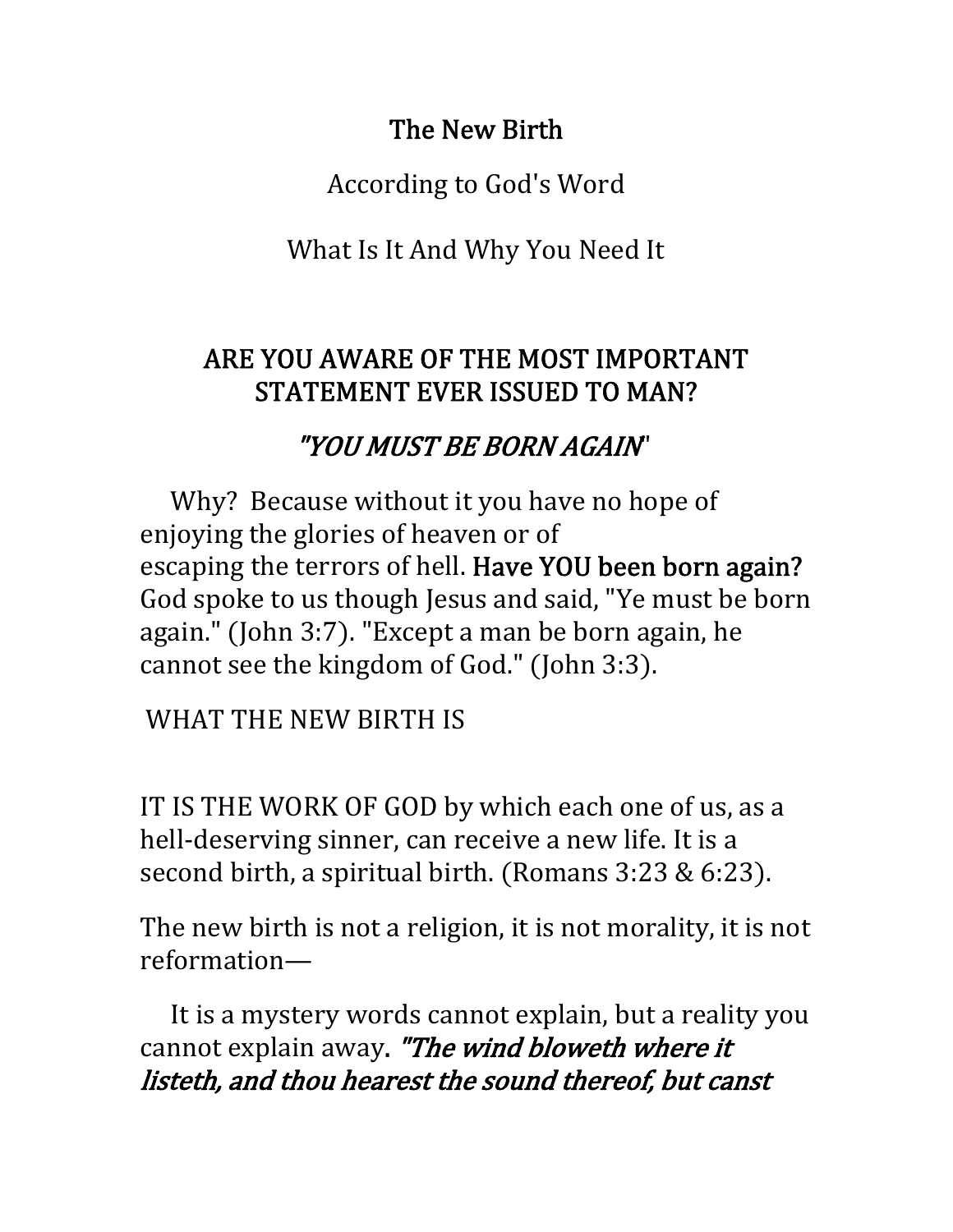not tell whence it cometh, and whither it goeth: so is everyone that is born of the Spirit" (John 3:8). Jesus spoke those words to Nicodemus, a well educated religious leader; who was doing his best to gain heaven. Just as Nicodemus could not understand or explain the wind, so no man can really understand or explain the new birth. You do not have to understand all the mysteries of God. If religious Nicodemus needed to be born again, so do you. How do you expect to make it to heaven without being born again, if Nicodemus couldn't? 

 It is with you as it was with Nicodemus keeping the law, going to church, joining a church, being religious, being baptized, living up to a creed will not save you. There will be many in hell who did all of these things. Will you? Regardless of your denomination, "Ye must be born again." 

The wind is a reality no man can explain away, only a fool would say, "I don't believe in the wind. I have never seen it, I can't understand it, so there just isn't any such thing as a wind." Many Bible rejecting, faith destroying "explainers" are denying the reality of the new birth. What they cannot understand they say just doesn't exist. They say the new birth is just an "emotional experience." When they get through explaining the new birth there isn't anything left of it. This is the failing wisdom of man.  $(I Cor. 2:14)$ .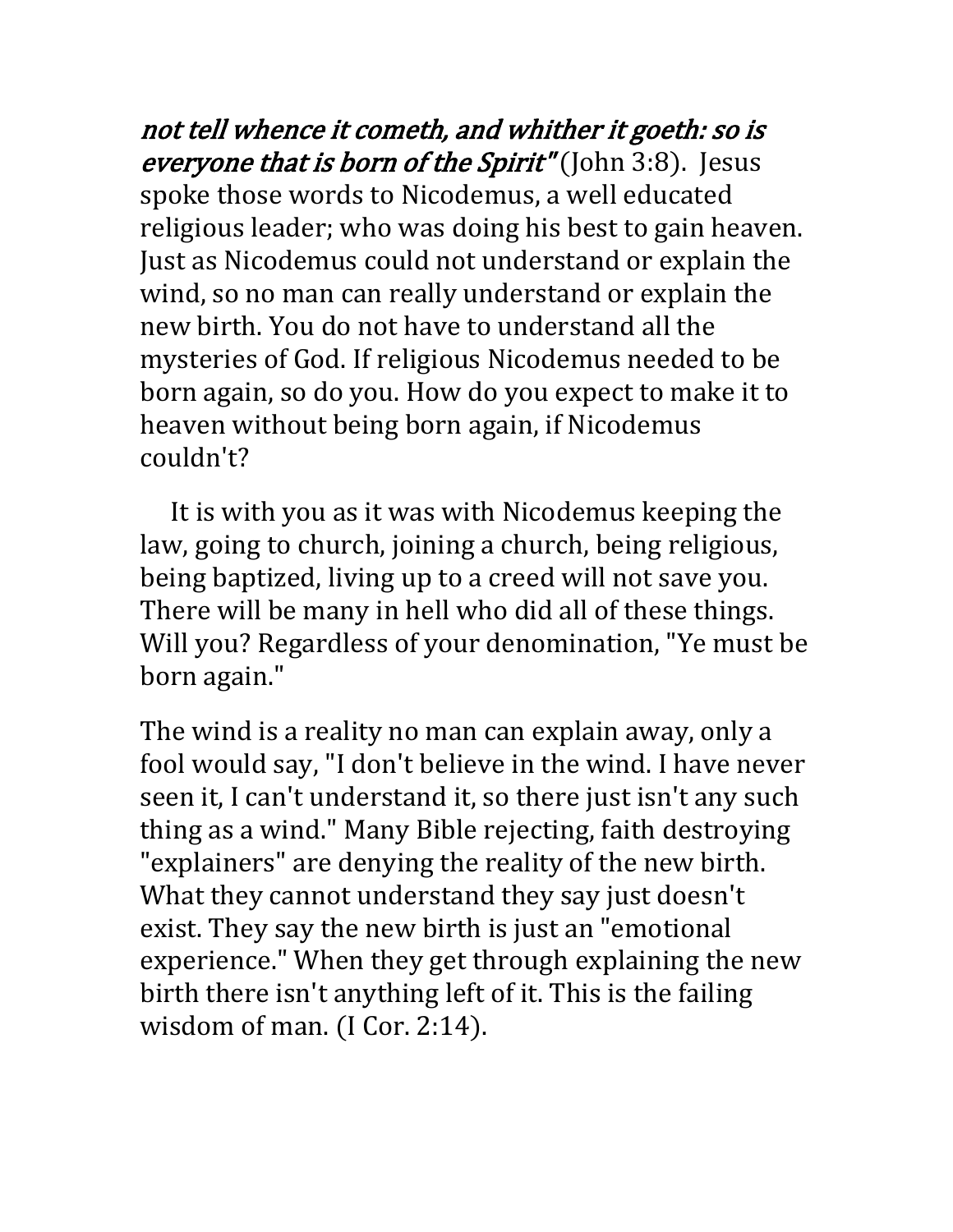Thank God, no matter what the modernists say, the new birth is a reality no man can explain away! Ask the man who has been born again if there is anything to it! You cannot see the Holy Spirit. You cannot explain Him. But see His mighty power make the prostitute pure, the liar honest, the drunkard sober, the blasphemer pray, the fearful brave, set the addict free, and then try to deny the reality of it! 

 When some people are asked if they are a child of God, they say "I hope so", or "I think so", "I'm trying to be as best I can." Suppose you asked John Jones if he is the son of Mr. and Mrs. Jones and he'd answer, "I hope so", or I think so", "I'm trying to be as best I can." You would question his mind! He is not their son because he tries to be, but because he was born into their home. If you are a child of God it is not because of your trying, but because you have been born into His family. If you are not a child of God you actually have no right to pray, "Our Father....."

 The physical life begins by birth. The spiritual life begins the same-- Not by joining a church and becoming religious. You cannot join the family of God, you must be BORN into it. Born "not of blood, nor of the will of the flesh, nor of the will of man, but of God." (John $1:13$ ).

 A birth is the coming into being of a new life which has the nature of its parents. When you were born the first time you were made a partaker of the nature of natural man. When you are "born again" you become a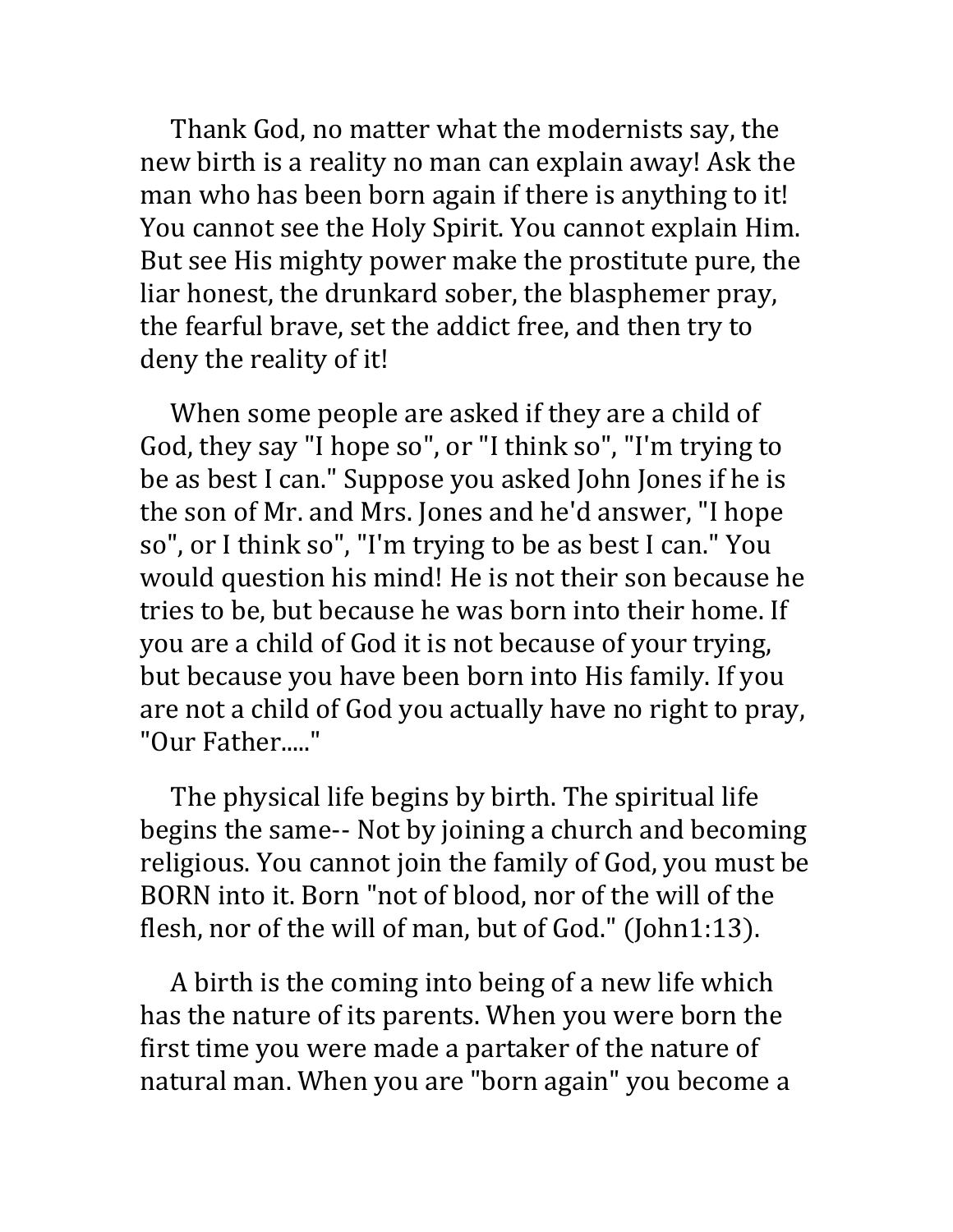partaker of the divine nature  $(2$  Peter 1;4). Is this true of you? Do you have the divine nature? No matter what kind of a religious profession you have made, no matter how good a person you may be morally, unless you have been made a partaker of the divine nature by receiving Christ (John 1:12), you are not saved. Some people don't like the word "saved," but "saved," is God's Word! Jesus Christ is our Savior. "He that believeth and is baptized shall be saved". (Mark 16:16). When you receive Christ you are saved, converted, born again‐‐call it what you will, it is the key to heaven.

 But what about all the good things I have done? Won't this get me to heaven? Not according to God's word "For by grace are ye saved through faith; and that not of yourselves; it is the gift of God: not of works, lest any man should boast." (Ephesians 2:8-9).

 Be sure you are born again! "Examine yourselves to see whether you are holding to your faith. Test yourselves. Do you not realize that Jesus is in you? ‐ unless indeed you fail to meet the test!" (II Corinthians 13:5) RSV. Do you meet the test? Can you sense His presence within yourself? There may be a more spectacular change in the life of one who is a cursing blasphemer, but there has to be a change when you are "born again". There will be a new attitude toward the Lord Jesus Christ, His word, His people, and a new attitude towards prayer. Are you SURE you have been born again? "IF any man be in Christ he is a new creature: old things are passed away; behold, all things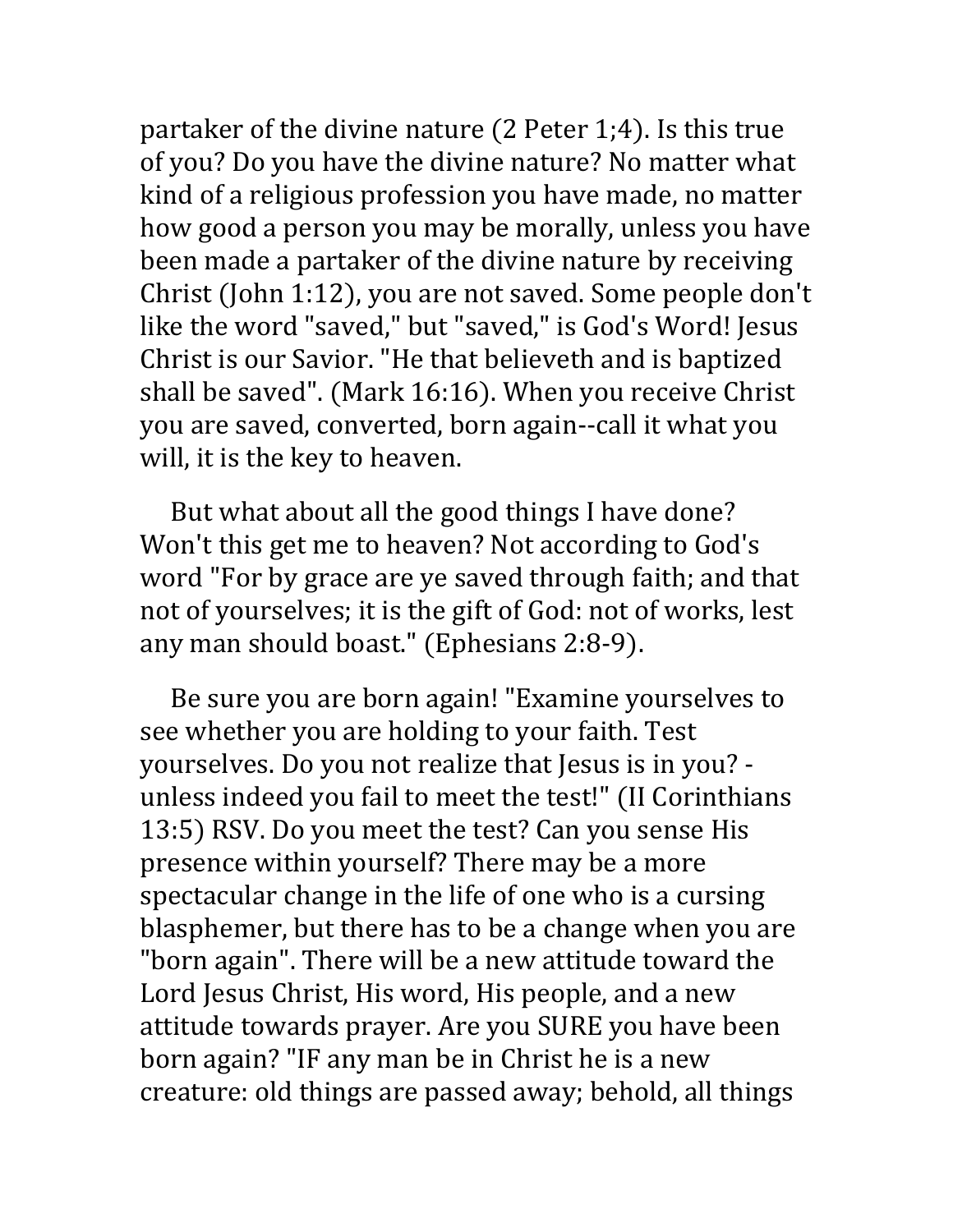are become new". (II Corinthians  $5:17$ ). have you become a new creature? 

# HOW TO BE BORN AGAIN

1. ACCEPT GOD'S WORD: THAT HE LOVES YOU AND WANTS TO GIVE YOU AN ABUNDANT LIFE. "For God so loved the world, that He gave His only begotten Son, that whosoever believeth in Him should not perish; but have everlasting life." (John 3:16). "I am come that they might have life and that they might have it more abundantly." (John  $10:10$ ).

2. ACCEPT GOD'S WORD: THAT YOU ARE A SINNER: THAT THIS SEPARATES YOU FROM GOD: THAT YOU **MUST TRULY REPENT, or "turn away" from sin. "For all** have sinned and come short of the glory of God." (Rom. 3:23). "For the wages of sin is death: but the gift of God is eternal life through Jesus Christ our Lord." (Rom. 6:23). "The lord is not willing that any should perish, but that all should come to REPENTANCE." (2 Peter 3:9)

3. ACCEPT GOD'S WORD: THAT THE SHED BLOOD OF **JESUS IS GOD'S ONLY PROVISION FOR MAN TO GET RID** 

OF SIN. "...the blood of Jesus Christ his Son cleanseth us from all sin." (I John 1:7). "But God commendeth His love toward us, in that while we were yet sinners, Christ died for us." (Romans  $5:8$ ).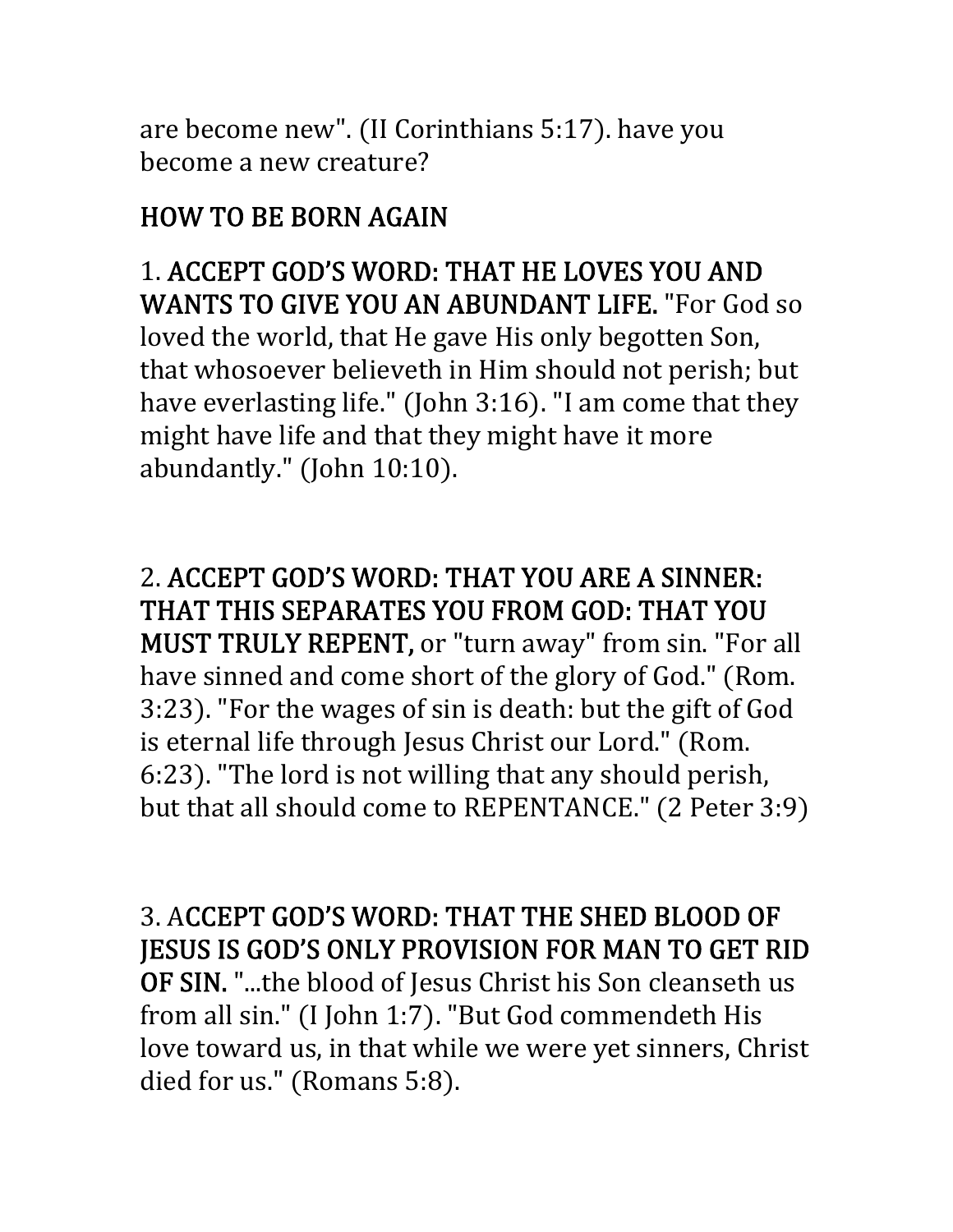4. ACCEPT GOD'S WORD: THAT JESUS CHRIST IS OUR ONLY CONTACT WITH GOD. "Jesus saith unto him, I am the way, the truth and the life; no man cometh unto the Father, but by me." (John 14:6). "For there is one God, and one mediator between God and man, the man Christ Jesus." (I Timothy 2:5).

5. RECIEVE JESUS CHRIST AS SAVIOR AND LORD BY YOUR PERSONAL INVITATION. "But as many as received him, to them gave he the power to become the sons of God." (John 1:12). "Behold I stand at the door and knock; If any man hear my voice, and open the door, I WILL COME IN TO HIM..... ( Christ speaking in Revelation 3:20).

Do you feel a tug at your heart right now? This is how He knocks. Jesus wants in!

Will you receive Christ right now? You can be saved in 30 seconds! Open the door!

Pray now in your own words, God knows your heart --- Pray something like this:

 "Lord Jesus, I truly repent of my sins, I turn my back on them right now and look to you! I ask you to forgive me. I open the door of my heart and receive you as My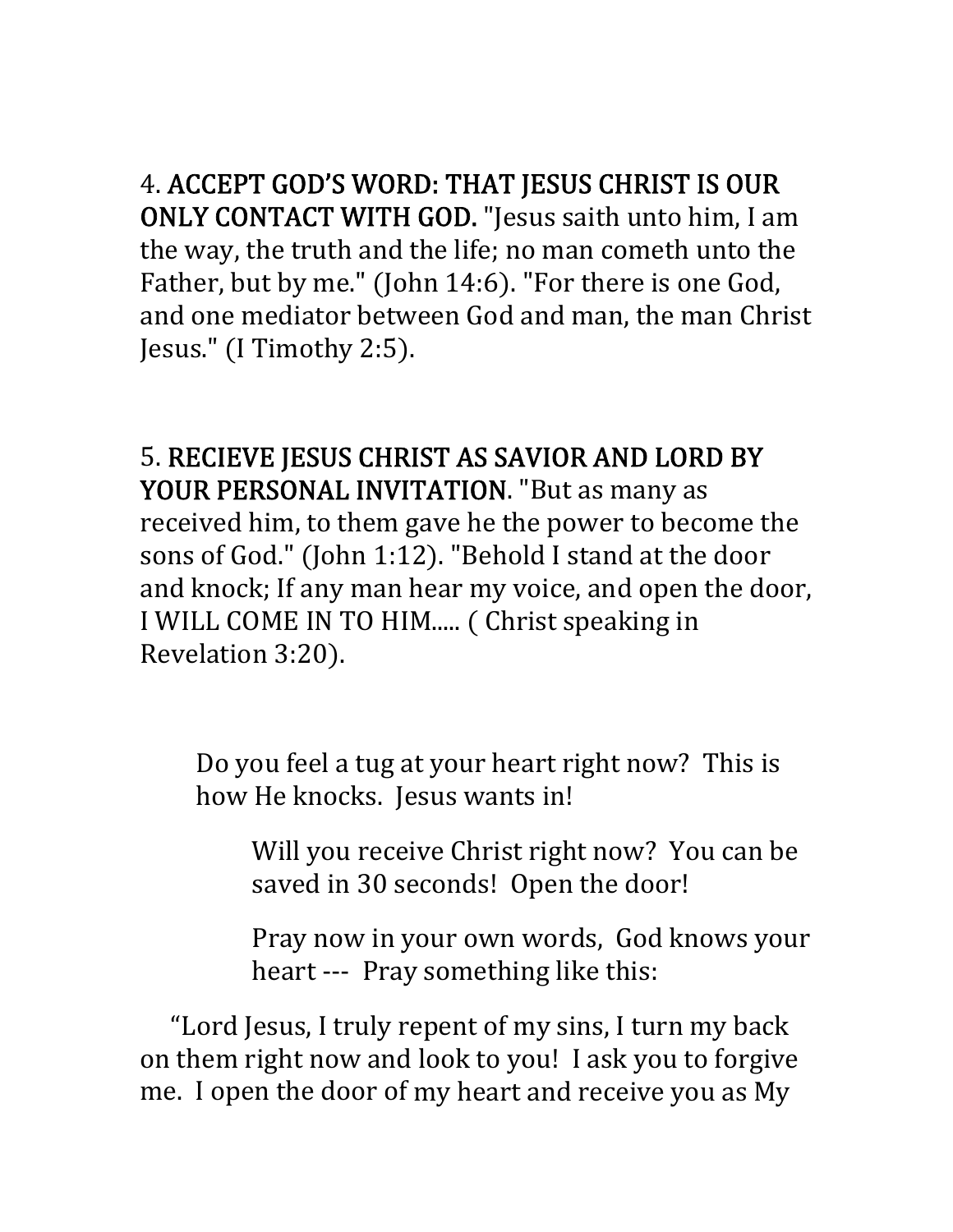Savior and My Lord. Take control of my life, keep me from evil and make me the kind of person you want me to be!"

 This is the point where you take your step of faith in God's word. Thank Him for coming in whether you "feel saved" or not! Like this: "Thank you Lord for coming into my heart and for hearing my prayer as you promised." Your life will start to change from this moment.

### ASSURANCE

 Did you ask Christ into your heart? Where you sincere?

Then where is He right now? Christ said He would come in! He is not a liar.

 If your answer is "yes, Christ is in my heart," YOU ARE BORN AGAIN. "He that hath the Son hath life (right now): and he that hath not the Son of God hath not life." "These things have I written unto you that believeth on the Son of God: that ye may know that ye have eternal life." (I John 5:12-13).

 REMEMBER, even though you may sense the presence of God right now, you may not tomorrow! You are not saved because you "feel saved." You faith must stand on God's word, not on feelings.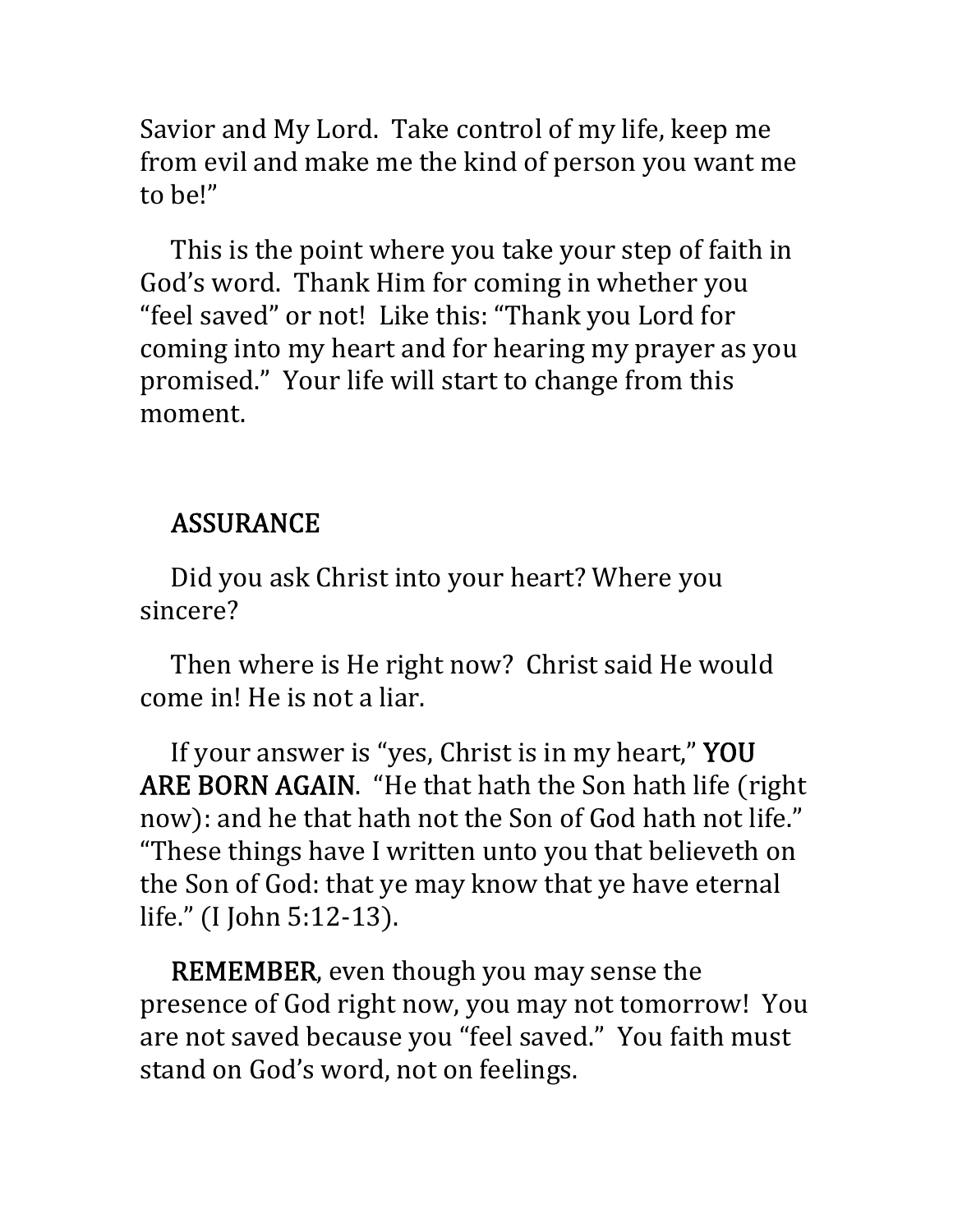### HOW TO BECOME STRONG IN THE LORD AND STAY STRONG IN THE LORD

THANK THE LORD EVERY DAY FOR SAVING YOUR SOUL -- Jesus said, "...He that loveth me shall be loved of my Father, and I will love him, and will manifest myself to him." (John 14:21). Expect a change in your life!

WITNESS-- Tell someone at every opportunity what you have done--that you have accepted Christ as your personal Savior. This is very important. If you truly love Jesus, you will want to tell others about Him, and He will "manifest" Himself to you. Read Romans 10:9‐10. "That if thou shall confess with thy mouth the Lord Jesus, and shalt believe in thine heart that God hath raised him from the dead, thou shalt be saved."

ASK GOD to fill you with the Holy Spirit that you might be a powerful witness in every phase of your life-- "But ye shall receive power after that the Holy Ghost is come upon you ; and ye shall be witnesses unto me--" (Acts  $1:8$ ).

"If ye then being evil, know how to give good gifts unto your children; how much more shall your heavenly Father give the Holy Spirit to them that ask Him?" (Luke 11:13).

READ GOD'S WORD EVERY DAY-- You are a new born babe in Christ-- you need food--it comes from God's Word. Start by reading the Gospel of John over three